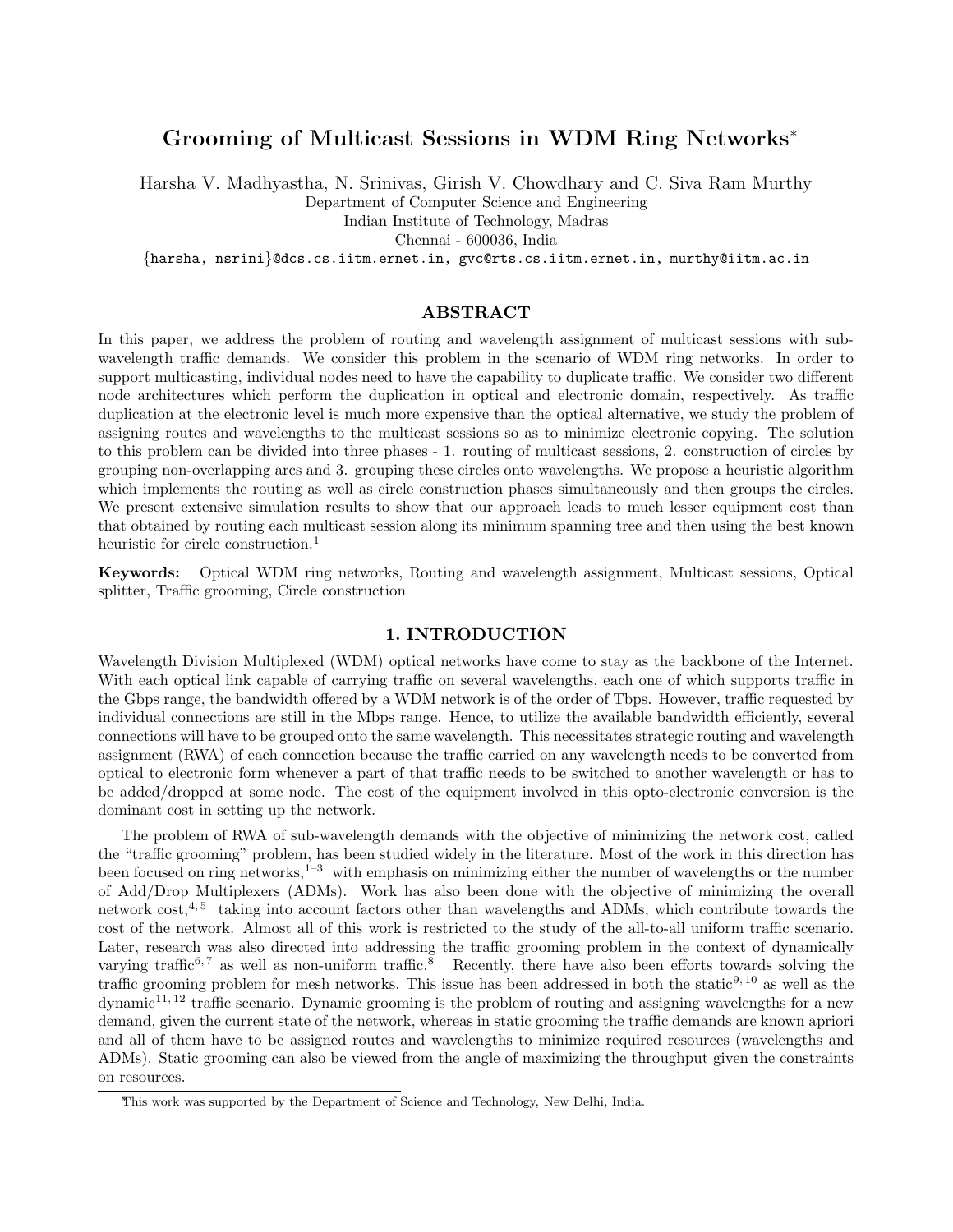The growth in traffic demand over the Internet is primarily due to the increasing popularity of multicast services such as video conferencing and distance learning. As WDM provides the capacity to support these high-bandwidth services, there is an increasing need to implement multicasting efficiently at the optical layer.<sup>13</sup> Efficient designs have been proposed<sup>14, 15</sup> for the architecture needed at each node to support multicasting in wavelength-routed networks. The concept of *light-tree* was introduced<sup>16</sup> in the multicast scenario, which is analogous to the lightpath idea used in the context of unicast traffic. To support light-trees, individual nodes need to be equipped with the capability to duplicate an incoming optical signal into two or more copies. Utilizing this concept of light-trees, the problems of designing a logical topology<sup>17</sup> given a set of multicast demands and, routing and wavelength assignment<sup>18</sup> of these sessions have been studied. Since the node architecture which is capable of light splitting is extremely expensive, the multicast RWA problem has also been addressed in the case wherein this capability is available only at a subset of the nodes in the network.<sup>19</sup> The multicast routing problem has also been studied in the scenario of ring networks.<sup>20</sup> A recent survey of the existing work in multicasting in WDM networks is given in.<sup>21</sup> However, all the existing work in multicast routing assumes that the traffic demand of each multicast session is equal to the bandwidth offered by a single wavelength.

In this paper, we address the problem of multicast routing and wavelength assignment in WDM ring networks. Our work takes into account sub-wavelength multicast demands and to the best of our knowledge, ours is the first such work. In other words, we address the traffic grooming problem in ring networks in the multicast scenario. Firstly, we consider two different node architectures for supporting multicasting of sub-wavelength demands. In one, the traffic duplication is done at the optical layer while the other performs the copy in the electronic domain. Since the cost of optical layer splitting is negligible in comparison to splitting at the electronic level, we study the multicast traffic grooming problem with the objective of minimizing the use of the latter capability. We work under the constraint the traffic demand of each session is one unit. To tackle this problem, we divide the solution into three phases - routing of multicast sessions, circle construction (grouping non-overlapping arcs) and grouping of circles onto wavelengths. We suggest a heuristic approach which performs the routing and circle construction in an integrated manner. This approach leads to much lower network cost than that obtained by implementing the routing and circle construction independently. We present extensive simulation results to substantiate this claim.

The rest of the paper is organized as follows. In Section 2, we outline the node architectures required for supporting multicasting of sub-wavelength demands. The issues involved in routing of multicast sessions in ring networks are described in Section 3. The heuristic algorithm we propose for grooming of multicast sessions is presented in Section 4 and then we provide an example in Section 5 to illustrate the working of our heuristic. Results of all the simulations we conducted to measure the performance of our heuristic are given in Section 6. We finally conclude our work in Section 7 along with some directions for future work.

### 2. NODE ARCHITECTURE

Multicast is the simultaneous transmission of information from one source to multiple destinations. This is bandwidth-efficient because it eliminates the necessity for the source to send an individual copy of the information to each destination. However, this can be implemented only if the individual nodes have the capability to duplicate incoming traffic and forward it on all the outgoing links. In the case of ring networks, since each node has only one outgoing link, the nodes only need to be able to forward an incoming signal in addition to receiving a copy of the signal. This is known as the Drop-and-Continue (DaC) feature.

One possible node architecture that can be used to support the DaC feature for sub-wavelength demands is the one shown in Fig. 1(a). The Receiver Array (RX) first converts the traffic carried by the incoming wavelengths from optical to electronic domain. The electronic switch then switches traffic among different wavelengths. Finally, the Transmitter Array (TX) converts back the traffic from electronic to optical form and is carried out of the node on the outgoing wavelengths. The setup described above is that of an ordinary electronic groomer. To add the DaC capability, another unit (shown as the *Electronic Add/Drop/Copy* in Fig. 1(a)) is required which duplicates the necessary portion of the Add/Drop traffic. Let us call this the  $e$ -DaC unit. This unit needs to examine the header of each packet which is being added or dropped at that node and selectively duplicate the packets. This involves extremely high overhead as the e-DaC unit will have to handle an extremely large number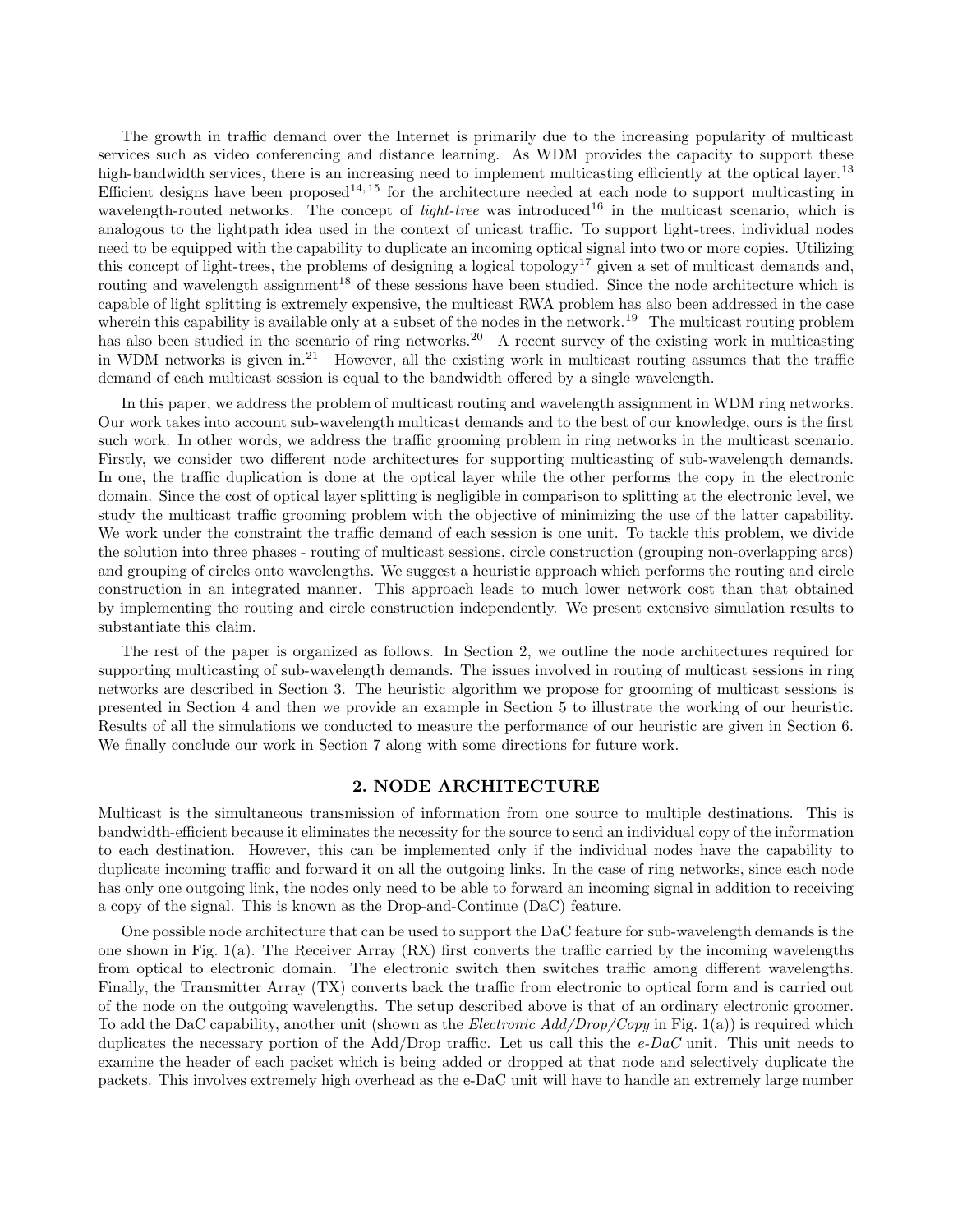

Figure 1. Node architecture which supports multicasting using (a) electronic domain copy (b) optical layer splitting

of packets since the total traffic that needs to be processed at each node is of the order of Gbps. Hence, this node architecture which incorporates the e-DaC unit will be very expensive.

One important point that can be noticed in the above node architecture is that in the case when all the traffic on all the incoming wavelengths needs to be duplicated, the e-DaC unit is redundant as then there is no necessity to examine the header of each individual packet since every packet needs to be duplicated. Clearly, in such a scenario, splitting can be done at the optical layer rather than implementing it at the electronic level. This is the idea behind the design of the second node architecture shown in Fig. 1(b). In this setup (called the  $o\text{-}DaC$  unit), the traffic on all the incoming wavelengths is duplicated by power splitting at the optical layer. Having obtained two copies of the traffic on every wavelength, both the copies are converted to electronic form using Receiver Arrays (RX). All the traffic on one of the copies is completely dropped at that node. The traffic on the other copy is switched along with the add traffic at the node before it is converted back to optical domain and loaded onto the outgoing wavelengths by the Transmitter Array (TX).

The o-DaC node architecture is highly cost-effective in comparison with the e-DaC unit as this obviates the need to examine the header of each packet being added/dropped at a node. Note that optical layer splitting cannot be used irrespective of whether all the traffic on every incoming wavelength needs to be duplicated, as in that case each packet will have to be examined to determine which are the packets that actually need to be forwarded on the outgoing wavelengths. It is also clear from Fig. 1(b) that the o-DaC architecture cannot be utilized at a node if any portion of the add traffic at that node needs to be duplicated. It has to be also noted that the e-DaC architecture significantly simplifies network management in comparison with the o-DaC setup and also, the o-DaC architecture results in power loss. In summary, though the e-DaC unit suffices for traffic grooming in the multicasting scenario, a highly cost-effective alternative would be to also use the o-DaC node architecture at all nodes to groom the wavelengths whose traffic needs to be completely duplicated and no fraction of the add traffic need be replicated.

## 3. MULTICAST ROUTING

In this section, we provide a brief overview of the issues involved in the routing of multicast sessions in ring networks. For the purpose of our explanation, consider the ring of 10 nodes shown in Fig. 2(a). In this network, 3 possible routes can be assigned to the multicast session with source 1 and destination set {5, 8} as shown in Fig. 2(b), Fig. 2(c) and Fig. 2(d). Assuming that  $r(i, j, cw)$  and  $r(i, j, cw)$  denote the arc from node i to node  $j$  in the clockwise and counter-clockwise direction, respectively, the 3 routes are:

- 1.  $r(1, 5, ccw)$  This is the Minimum Spanning Tree (MST) route, *i.e.*, the route whose total length is the least.
- 2.  $r(1, 8, ccw) \cup r(1, 5, cw)$  This is the Shortest Path Tree (SPT) route, *i.e.*, the route along which the maximum distance from the source to any of the destination nodes is the least.
- 3.  $r(1, 8, cw)$  This is the third possible route.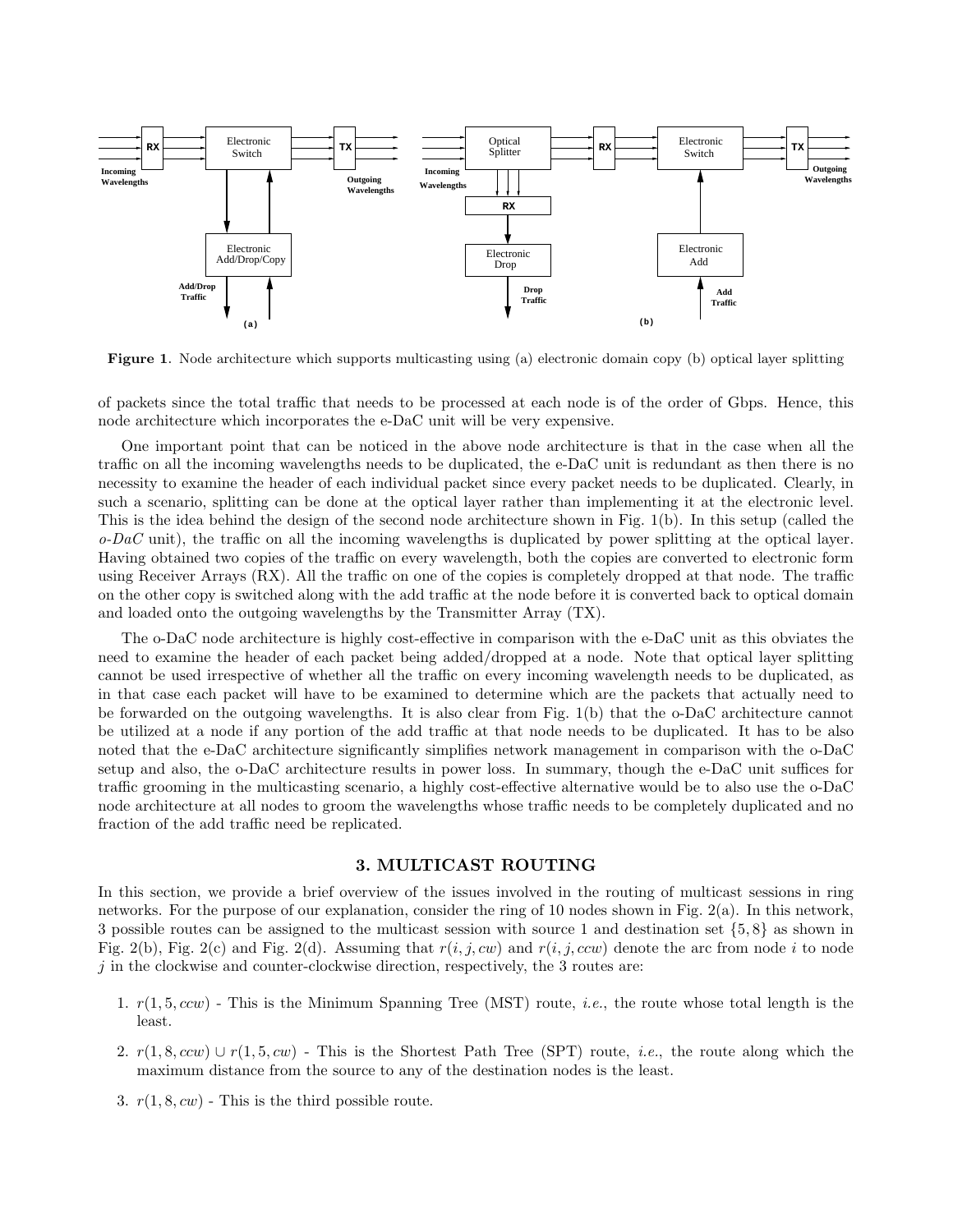

Figure 2. (a) 10 node ring network (b) MST route (c) SPT route (d) Another route

The main point to be noted in the above is that each route can also be represented by the absence of an arc between any two nodes in the set  $\{1, 5, 8\}$ . So, assuming  $\overline{r}(i, j)$  represents the absence of the arc between nodes i and j, the 3 possible routes listed above can also be represented as  $\overline{r}(1, 5)$ ,  $\overline{r}(5, 8)$  and  $\overline{r}(8, 1)$ , respectively. Length of the route  $\overline{r}(i,j)$  is given by (10 - length of  $r(i,j)$ ). Hence,  $\overline{r}(1,5)$  represents the MST route as the length of the arc  $(1, 5)$  is maximum among the 3 arcs -  $(1, 5)$ ,  $(5, 8)$  and  $(8, 1)$ . Similarly, for the route  $\overline{r}(i, j)$ , the maximum distance of any node in the destination set from the source is  $max(length of arc (1, i), length of arc)$  $(1, j)$ , which makes  $\overline{r}(5, 8)$  the SPT route.

In the general case, consider a ring with n nodes, with the individual nodes named as  $N_1, N_2, \ldots, N_n$ (in the clockwise order). Consider a multicast session with source s and destination set D. Let  $\{s\} \cup D =$  $\{N_{i_0}, N_{i_1}, \ldots, N_{i_d}\}\,$ , where  $i_0 < i_1 < \ldots < i_d$ . Since each possible route can be obtained by omitting the arc between some two adjacent nodes in the set  $\{s\} \cup D$ , the number of routes =  $|\{s\} \cup D| = (d+1)$ . Each candidate route can be represented in the form  $\overline{r}(N_{i_k}, N_{i_{((k+1) \mod (d+1)})})$  and so, all the  $(d+1)$  routes can be enumerated by varying the value of k in the interval [0, d]. The length of the route  $\overline{r}(N_{i_k}, N_{i_{((k+1) \mod (d+1))}}) = n - \text{ length}$ of arc  $r(N_{i_k}, N_{i_{((k+1) \mod (d+1))}}) = n - (n + i_{((k+1) \mod (d+1))} - i_k) \mod n = (n + i_k - i_{((k+1) \mod (d+1))}) \mod n$ . Hence, the MST route is obtained by choosing  $k$  such that this value is minimum. Also, the route represented by  $\overline{r}(N_{i_k}, N_{i_{((k+1) \mod (d+1))}})$  is equivalent to the route  $r(s, N_{i_k}, cw) \cup r(s, N_{i_{((k+1) \mod (d+1))}}, ccw)$ . Hence, the SPT route is obtained by choosing k such that  $max(\text{length}(r(s, N_{i_k}, cw))$ , length  $(r(s, N_{i_{((k+1) \text{ mod } (d+1))}}, ccw)))$  is minimum, *i.e.*,  $max((n + i_k - i_s) \mod n, (n + i_s - i_{((k+1) \mod (d+1)})) \mod n)$  is minimum, where  $s = N_{i_s}$ . On the whole, each multicast session can be considered equivalent to the set of arcs  $\{r(N_{i_0}, N_{i_1}), r(N_{i_1}, N_{i_2}), \ldots, r(N_{i_d}, N_{i_0})\}$ and assigning a route for it is equivalent to removing exactly one arc from this set. We use this idea of routing in our approach to tackle the traffic grooming problem in the multicast scenario.

### 4. HEURISTIC SOLUTION

The problem we are addressing in this paper is that of multicast traffic grooming, *i.e.*, given a set of multicast sessions in a ring network, how to assign routes and wavelengths to these sessions with the objective of minimizing the overall network cost. As stated before, we work under the constraint that the traffic demand of each multicast session is one traffic unit. Since unicast traffic grooming for ring networks is  $NP$ -complete<sup>2</sup> and as unicast is a special case of multicast with one node in the destination set, the traffic grooming problem in the multicast scenario too is NP-complete. Hence, we propose a heuristic algorithm for the multicast traffic grooming problem in ring networks.

We assume that both the e-DaC as well as the o-DaC units are present at all the nodes in the ring. At each node, the o-DaC unit is used to groom the incoming wavelengths on which all the traffic needs to be duplicated and the traffic that is added need not be duplicated. The e-DaC setup grooms the remaining wavelengths at each node. At any particular node, the number of wavelengths groomed by the e-DaC/o-DaC node architecture is the number of ports required on the e-DaC/o-DaC unit at that node. As already discussed in Section 2, the cost of the o-DaC setup is negligible compared to the e-DaC unit. Hence, we consider only the number of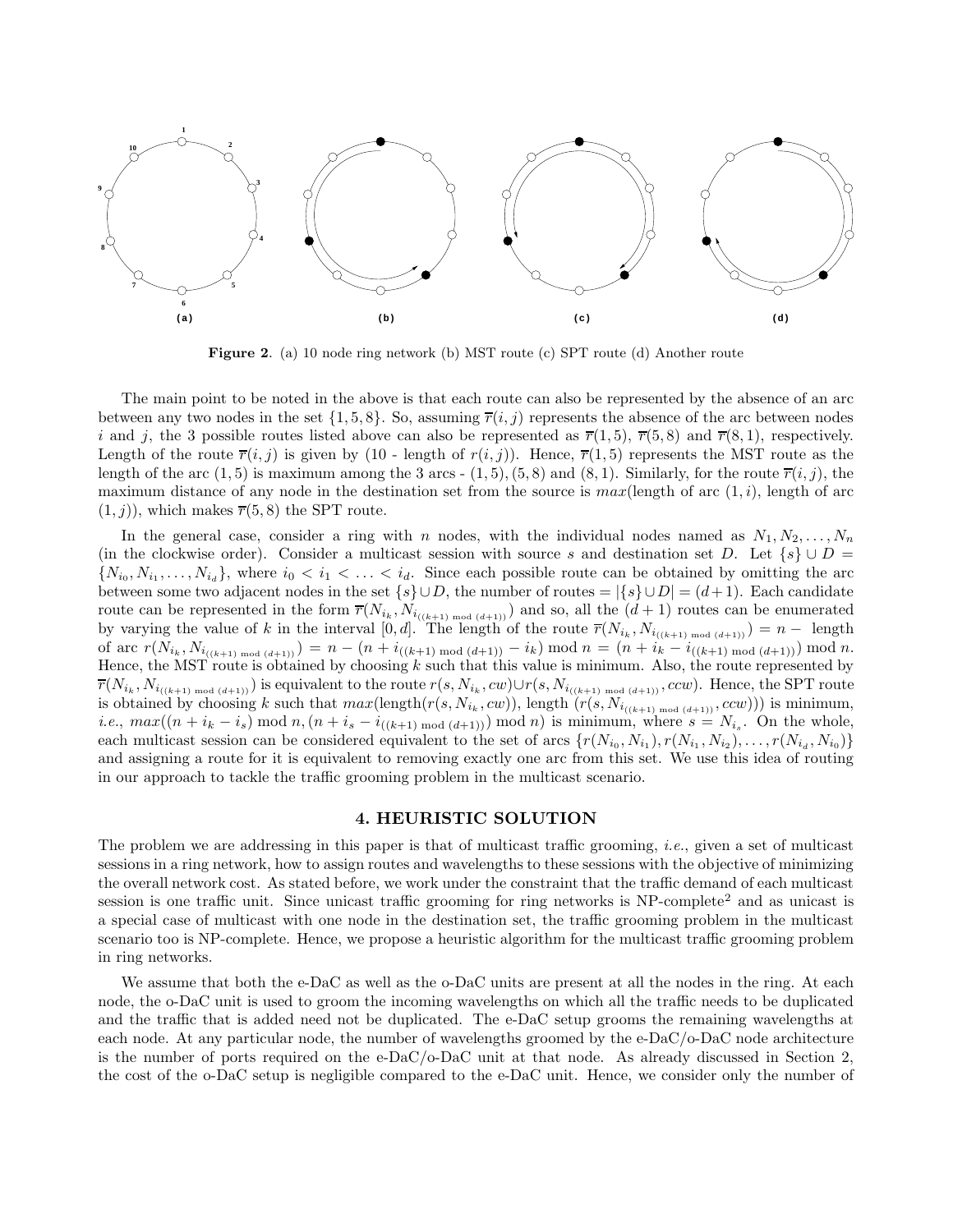grooming ports required on the e-DaC unit as a measure of the network cost. So, the objective of our heuristic is to minimize the total number of ports required on the e-DaC setup across all nodes.

The solution to the multicast traffic grooming problem in rings can be divided into three phases:

- 1. Routing As described in the previous section, a multicast session can be assigned one of  $(d+1)$  possible routes, where d is the cardinality of the destination set. So, for each multicast session, we need to determine which one of these  $(d+1)$  routes must be chosen.
- 2. Circle construction Once the route has been assigned for a multicast session, the route can be split into arcs with endpoints in the set  $\{s\} \cup D$ . The reasoning behind this is that since the wavelength which has been assigned to this route has to pass through the groomer at the source node as well as at all the destination nodes, the route can also be switched to another wavelength at these nodes without any additional cost (Note that in both the node architectures described in Section 2, the traffic on any incoming wavelength which passes through the groomer can be switched to a different outgoing wavelength). So, the routes identified for all the multicast sessions can be split into arcs. These arcs can then be grouped into circles, i.e., the set of arcs can be partitioned such that no two overlapping arcs are in the same partition.
- 3. Grouping of circles Finally, having grouped the arcs obtained after routing into circles, each one of these circles needs to be assigned a wavelength. Alternatively, the circles have to be grouped into disjoint sets with each partition being assigned to a distinct wavelength. So, the number of wavelengths required is equal to the number of partitions. The grouping of circles has to be done under the constraint that the number of circles in any partition must not be greater than the groom factor. This phase is identical to that in the case of unicast traffic.<sup>1</sup>

One possible approach to solving the problem under consideration is to solve each of the three phases independently. Each of the three phases can be solved as near-optimally as possible. So, in the routing phase, each multicast session can be assigned its Minimum Spanning Tree (MST) route. In the case when more than one MST route exists, the route for which the maximum distance from any of the destination nodes to the source node is minimum, *i.e.*, the shortest path route among the MST routes can be chosen. Each of these routes can be split into arcs at the source node and the destination nodes. Since all the arcs of all the routes can be grouped independently into circles, each arc can be considered equivalent to a unicast and the circle construction for unicast traffic can be applied to these arcs. The best algorithm existing in the literature for circle construction in the unicast scenario is that proposed by Zhang and  $Qiao<sup>1</sup>$ . Since our objective is to minimize the total number of e-DaC ports consumed, the circle construction algorithm which minimizes the number of ADMs must be used. Finally, these circles can be grouped into wavelengths using the circle grooming algorithm given in the same work.<sup>1</sup> Though this approach, which we call the MST Routing with Unicast Circle construction (MRUC) algorithm, attempts to solve each of the three phases near-optimally, clearly nothing can be said about the optimality of the overall solution.

We attempt to improve on the above approach by choosing the route for each session using the information of which are the other sessions that also need to be routed. So, instead of choosing the MST route independently for each session, we try to assign the route to each session so that it will share e-DaCs with other sessions. Based on this intent, we follow an approach wherein routing is performed as circle construction proceeds. So, as the circles are being formed, the routes are decided so as to ensure sharing of e-DaCs. As mentioned in Section 3, our algorithm uses the equivalent notation for each multicast session as a set of arcs. Also, as discussed earlier, the length of the MST route for any session is equal to (number of nodes in the ring - length of the longest arc in the set representation of the session). We now extend this definition to any set of arcs, *i.e.*, the length of the MST of a set of arcs is equal to (sum of the lengths of all the arcs in the set - length of the longest arc in the set).

Given a n node ring network wherein M multicast sessions need to be established, our heuristic algorithm, called the Combined Routing and Circle construction (CRC) algorithm, works as follows:

1. Initialize CircleNum to 1 and the current circle to  $\{\}.$  Also, for  $k = 1...M$ , initialize set  $A_k$  to the set representation of session k.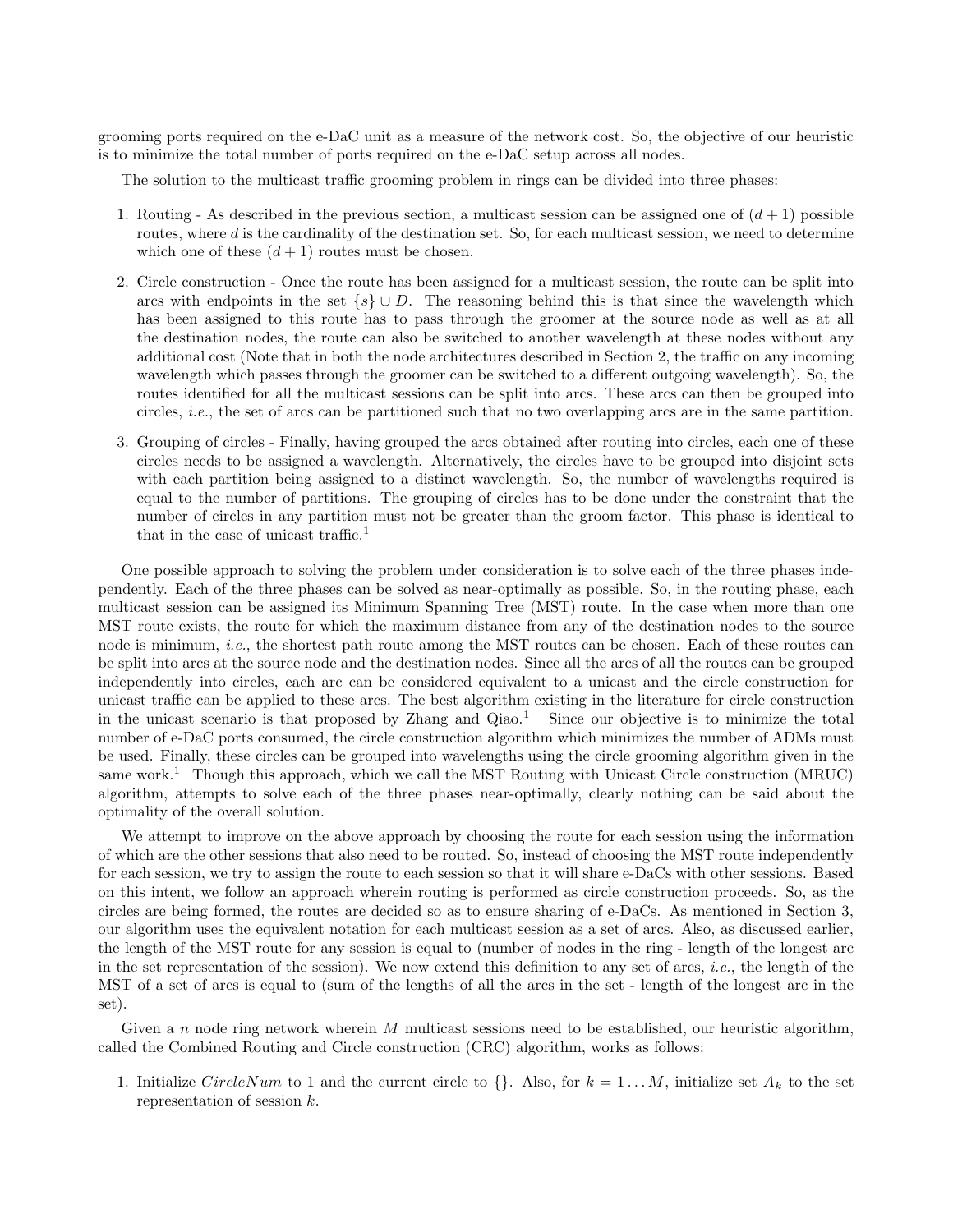- 2. Evaluate the length of the MST for each set  $A_k$  and determine the value of k for which the value is maximum. Remove the shortest arc from that set and add it to the current circle. If the length of the  $MST = 0$  for all values of k, then the algorithm terminates.
- 3. In each set  $A_k$ , determine the subset of arcs  $C_k$  which can be added to the current circle without creating more than one gap in the circle. If more than one possible subset exists, choose the one with greatest sum of lengths of the arcs.
- 4. For every k for which  $C_k = A_k$ , two cases need to be considered:
	- (a) If adding all the arcs in  $C_k$  to the current circle completes the circle, then identify the longest arc R in the set  $C_k$ .
	- (b) Else, identify the arc R in  $C_k$  such that even if instead of  $C_k$ , all the arcs in  $C_k \{R\}$  are added to the current circle, more than one gap will not be created in the circle.

Set  $C_k = C_k - \{R\}.$ 

- 5. For each k, evaluate the sum of the lengths of the arcs in  $C_k$  and determine the value of k for which this sum is maximum. Let this value of k be  $k'$  (choose one at random in the case of a tie). If  $C_k$  is empty for all values of  $k$ , then skip to step 7.
- 6. Add all the arcs in  $C_{k'}$  to the current circle. Set  $A_{k'} = A_{k'} C_{k'}$  and go back to step 3.
- 7. Increment  $CircleNum$  and initialize the new circle to  $\{\}$ . Go back to step 2.

We now elucidate some of the key features of the CRC heuristic and give the reasoning behind some of its steps. Since the objective is to minimize the total number of e-DaC ports, the CRC algorithm never forms a circle with more than one gap. This ensures sharing of e-DaCs as every arc in each circle shares a common endpoint with at least one other arc in that circle. The algorithm starts off with the arcs set representation of each multicast session and keeps moving arcs from these sets into circles until exactly one arc remains in each set. Therefore, since the length of the MST of a set which has only one arc is equal to 0, the algorithm terminates when the length of the MST is equal to 0 for all sets. Also, step 4 of the algorithm is required to ensure that from any set all the arcs are not removed. The cases  $4(a)$  and  $4(b)$  are shown in Fig. 3. At any stage, the length of the MST of the set  $A_k$  is equal to the minimum sum of the lengths of the arcs that need to be added to some circle in order for the routing of the session  $k$  to be complete. Hence, whenever a new circle is initialized, we choose the set whose length of MST is maximum as the arcs in sets with lesser value of MST will more easily fit into the gaps remaining later. Moreover, we add the shortest arc from this chosen set to the new circle because ideally, we would like each session to be assigned its MST route, which would require the longest arc in each set



**Figure 3.** (i) Example of case  $4(a)$  (ii) & (iii) Examples of case  $4(b)$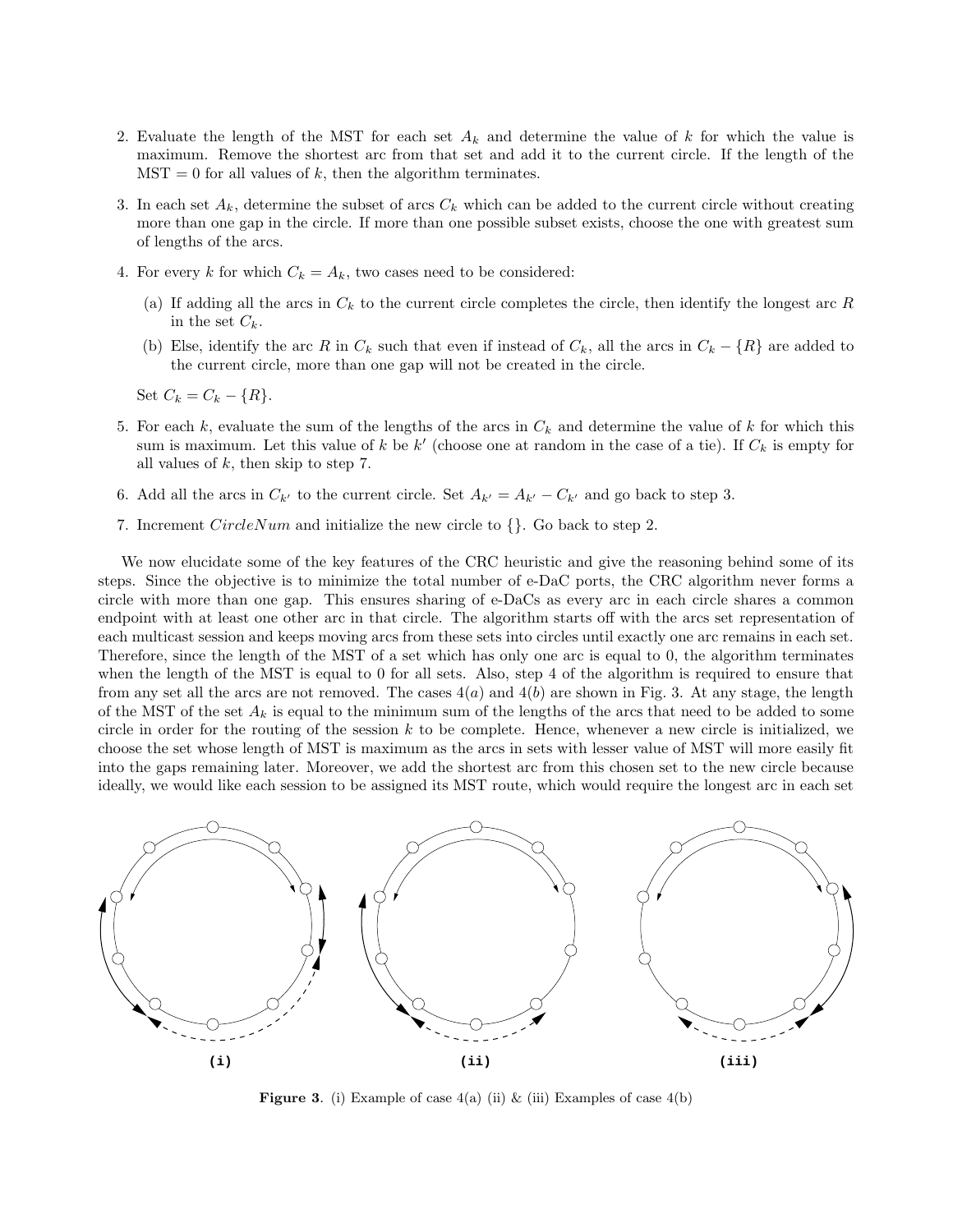

Figure 4. (a) Example ring network (b) The circles obtained by MST routing followed by unicast circle construction

to be left behind at the end of the algorithm. Also, for the same reason, the longest arc is removed in step  $4(a)$ . Though followed by the MRUC algorithm as well, the approach of using arcs between consecutive nodes in the set  $s \cup D$  itself helps in reducing the number of e-DaC ports as traffic of any session need not be switched across wavelengths at any intermediate node.

The CRC algorithm can also be used for routing and circle construction for unicast traffic as a unicast is a special case of a multicast with  $|D| = 1$ . In this case, the CRC algorithm reduces to a minor variation of the circle construction algorithm presented by  $\text{Zhang}$  and  $\text{Qiao}^1$  with the objective of minimizing the number of ADMs. Their algorithm works by considering arcs in the decreasing order of arc length and when an arc comes up for consideration, if it cannot be added to any circle without forming a gap, that arc is added to a list called the  $GapMaker$  list. The arcs in the  $GapMaker$  list are considered for routing only after no arcs remain outside the GapMaker list, whereas the CRC algorithm for unicast traffic is equivalent to considering the arcs in the GapMaker list for routing in each iteration, not only at the end. In most cases, this variation does not lead to much difference in overall cost.

After utilizing the CRC algorithm for routing and circle construction, we use the algorithm given  $\ln^1$  for circle grooming. The ADM in their problem setting is equivalent to our e-DaC unit, in terms of cost-contributor. In every circle, an e-DaC is required at a node if either some traffic which need not be copied is being dropped or if some traffic which needs to be duplicated is being added. While grouping the circles onto wavelengths, a wavelength must pass through the e-DaC unit at a node if that wavelength has been assigned to some circle which requires an e-DaC at that node. So, the circle grooming algorithm, intended to minimize the number of ADMs in the unicast traffic scenario, minimizes the total number of e-DaC ports required in our problem setting.

#### 5. ILLUSTRATIVE EXAMPLE

Having presented a detailed explanation of our heuristic algorithm in the previous section, we now describe the working of both the MRUC as well as the CRC algorithm with an example. Consider the 10 node ring network shown in Fig. 4(a) wherein the groom factor is 2. Three multicast sessions need to be established which are  $(1 \rightarrow \{4, 7\}), (4 \rightarrow \{6, 10\})$  and  $(5 \rightarrow \{1, 7\}).$  When the MST routing with Unicast Circle construction (MRUC) algorithm is used, 3 circles are obtained (shown in Fig. 4(b)) with each circle having the MST route for one of the sessions. Since the groom factor is 2, the circle grooming algorithm<sup>1</sup> groups the circles into 2 wavelengths, requiring a total of 7 e-DaC grooming ports.

On the other hand, the Combined Routing and Circle construction (CRC) algorithm begins execution with the 3 arc sets -  $A_1 = \{r(1,4), r(4,7), r(7,1)\}, A_2 = \{r(4,6), r(6,10), r(10,4)\}$  and  $A_3 = \{r(1,5), r(5,7), r(7,1)\}.$ 

(a) The length of the MST of all the three sets is 6 and so, the shortest arc in the first set, *i.e.*,  $r(1, 4)$  is added to the first circle. The subsets of each set which can be added to the current circle without creating more than one gap are  $-C_1 = \{r(4, 7), r(7, 1)\}, C_2 = \{r(4, 6), r(6, 10)\}, C_3 = \{r(5, 7), (7, 1)\}.$  However,  $C_1 = A_1$ and also, adding the arcs in  $C_1$  completes the current circle. So, the longest arc in  $C_1$ ,  $r(7, 1)$  is removed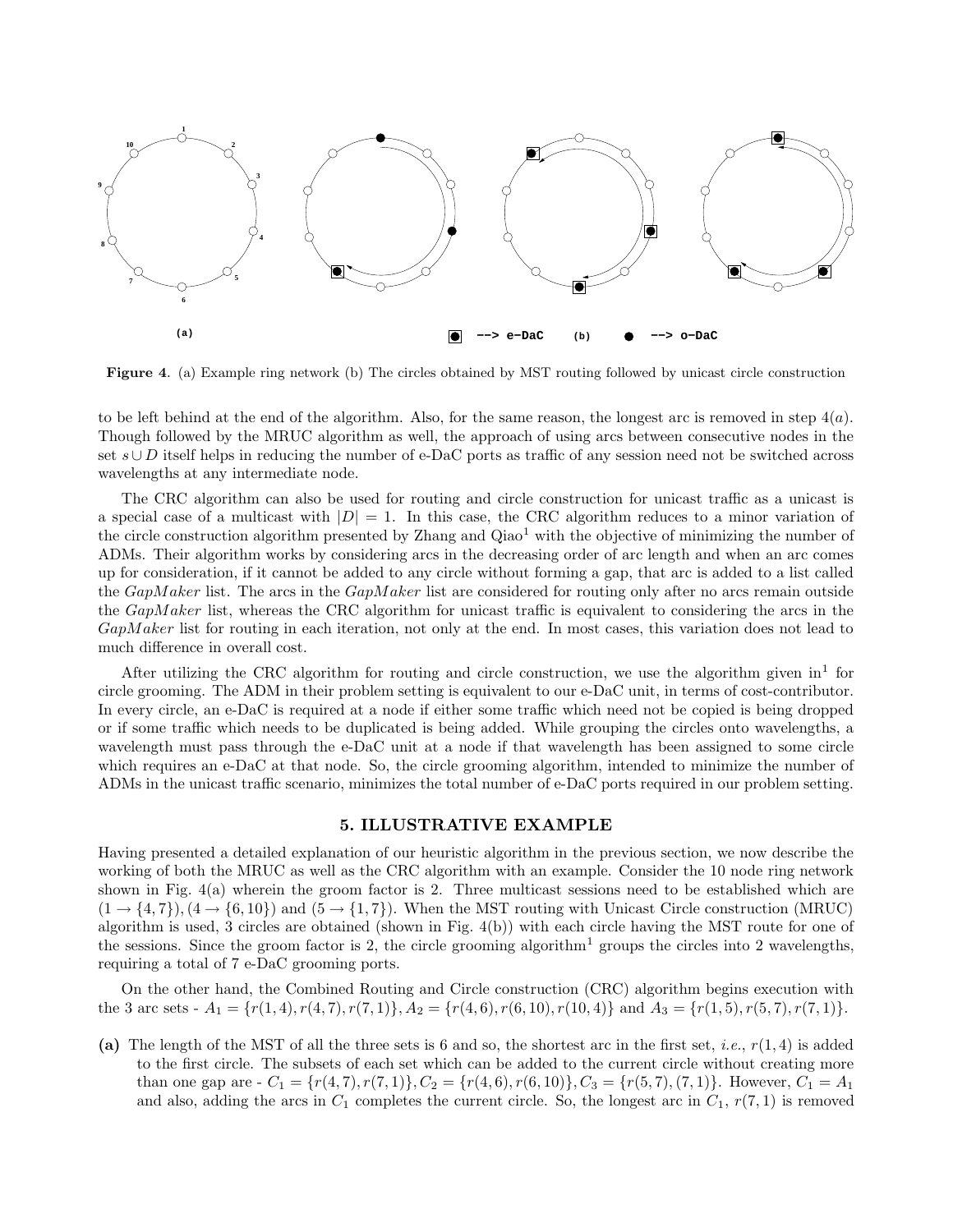

Figure 5. Formation of (a) first circle and (b) second circle by CRC algorithm

from  $C_1$ . The sum of the lengths of the arcs in  $C_1$ ,  $C_2$  and  $C_3$  are 3, 6 and 6, respectively. Since there is a tie between  $C_2$  and  $C_3$ , the former is chosen at random and all the arcs in  $C_2$  are added to the current circle.

- (b) Now, the contents of the three arc sets are  $-A_1 = \{r(4,7), r(7,1)\}, A_2 = \{r(10,4)\}$  and  $A_3 = \{r(1,5), r(5,7),$  $r(7, 1)$ . Since no arc from any of the three sets can be added to the current circle, a new circle is initialized. The lengths of the MST of the three sets are 3, 0 and 6, respectively. So, the shortest arc in  $A_3$ ,  $r(5, 7)$  is added to the current circle. Again determining the subsets of each of the three sets which can be added without creating more than one gap,  $C_1 = \{r(7, 1)\}, C_2 = \{\}\$ and  $C_3 = \{r(1, 5), r(7, 1)\}.$  Since  $C_3 = A_3$ and adding all the arcs in  $C_3$  completes the current circle, the longest arc in  $C_3$ ,  $r(7, 1)$  is removed. So, the sum of the lengths of the arcs in  $C_1, C_2$  and  $C_3$  are 4, 0 and 4, respectively. At random,  $C_1$  is chosen and hence, the arc  $r(7,1)$  is added to the circle. Yet again determining  $C_1, C_2$  and  $C_3$ , the first two are empty, while  $C_3 = \{r(1, 5)\}\.$  So, arc  $r(1, 5)$  is added to the circle.
- (c) When the three subsets are re-determined, obviously all of them are empty as the current circle is complete. So, a new circle is initialized. However, the current status of the three arc sets is  $-A_1 = \{r(4,7)\}\,$ ,  $A_2 =$  ${r(10, 4)}$  and  $A_3 = {r(7, 1)}$ . Since each set has only one arc, the length of the MST of all the three sets is 0 and so, the algorithm terminates. The 2 circles obtained are groomed onto one wavelength and a total of 5 e-DaC grooming ports are required.

Finally, the routes assigned to the three sessions are  $r(1, 4, ccw) \cup r(1, 7, cw)$ ,  $r(4, 10, ccw)$  and  $r(5, 1, cw) \cup$  $r(5, 7, ccw)$ , respectively. The route assigned to the first session is not a MST route, whereas the second session, which has two possible MST routes, is assigned the MST route which is not the shortest path route. On the other hand, the third session, which also has two possible MST routes, is assigned the MST route which is the shortest path route. So, this example demonstrated how the CRC algorithm determined the route for each session while constructing the circles, which led to a saving of 2 e-DaC ports. Though the number of wavelengths is not considered to contribute towards the network cost in our problem setting, this example showed that efficient routing and circle construction by the CRC algorithm also leads to lesser number of circles, which in turn leads to lesser number of wavelengths.

### 6. SIMULATION RESULTS

We conducted several simulations to study the performance of the CRC algorithm, especially in comparison with that of the MRUC algorithm. The performance of either heuristic was evaluated in terms of the overall network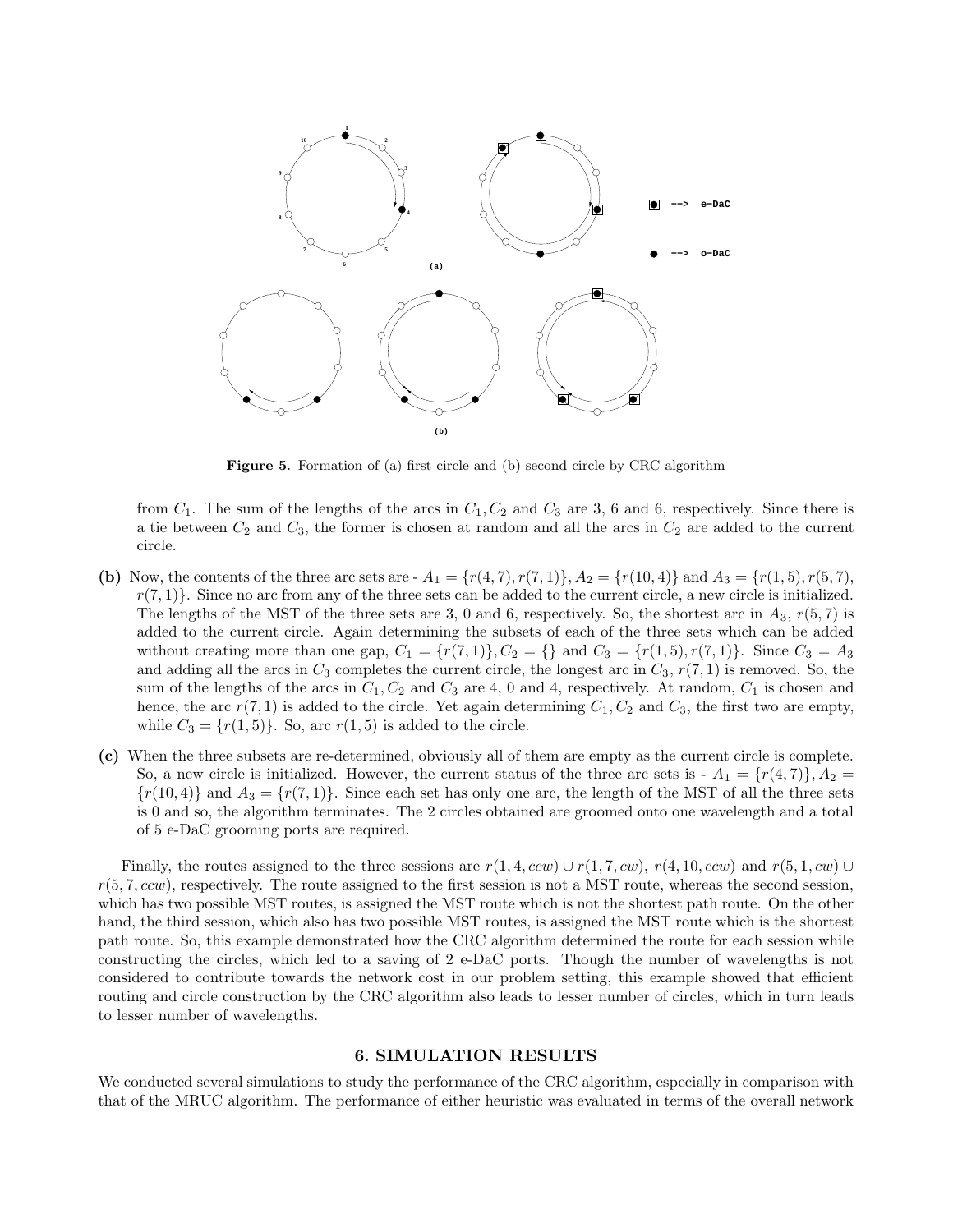

Figure 6. Variation of (a) Number of e-DaC ports and (b) Number of wavelengths, with groom factor

cost, measured in terms of the total number of e-DaC grooming ports, minimizing which is the objective of the multicast traffic grooming problem we considered. Also, the number of wavelengths required by either algorithm was measured because in the unicast traffic scenario, minimizing the number of ADMs has been determined to have a strong correlation with minimizing the number of wavelengths.<sup>2</sup> Moreover, number of wavelengths also contributes to the network cost.

# 6.1. Generation of Sessions

While generating a multicast session for a n node ring network, each of the n nodes was given equal probability of being the source node for the session. In most cases, the size of the destination set was generated as a uniformly distributed random number in the range 2 to 5. After the size of the destination set was determined to be  $d$ , the nodes in the destination set were then chosen such that every subset of size  $d$  of the  $n$  nodes was equally probable of being the destination set. This was achieved by the following iterative process. The first node was chosen with each of the n nodes having equal probability of being picked. Then, each of the remaining  $n-1$ nodes was given equal probability of being the second node. This process was continued till all the d nodes were chosen.

# 6.2. Variation with Groom Factor

Firstly, we compared the performance of the two approaches with respect to variation in the groom factor G. We considered a 12 node ring network and varied the value of G from 2 to 8. Both the number of e-DaC ports required as well as the number of wavelengths required by each algorithm was averaged over 10 sets of multicast sessions, each one of which consisted of 100 sessions. As shown in Fig. 6, the CRC algorithm not only leads to lesser network cost in terms of number of e-DaC ports but also requires lesser number of wavelengths than the MRUC algorithm.

# 6.3. Variation with Size of Ring

Next, we compared the CRC algorithm with the MRUC algorithm over rings of various sizes, with the number of nodes in the ring varying from 8 to 16. Here too, every value was obtained by averaging over 10 sets of 100 multicast sessions each. We performed this simulation with  $G = 2$  and  $G = 8$  to compare the performance in both the dense as well as sparse traffic scenarios, respectively. In either situation, the CRC algorithm required lesser number of e-DaC grooming ports. Also, yet again, our approach requires lesser number of wavelengths. The results of these simulations are shown in Fig. 7.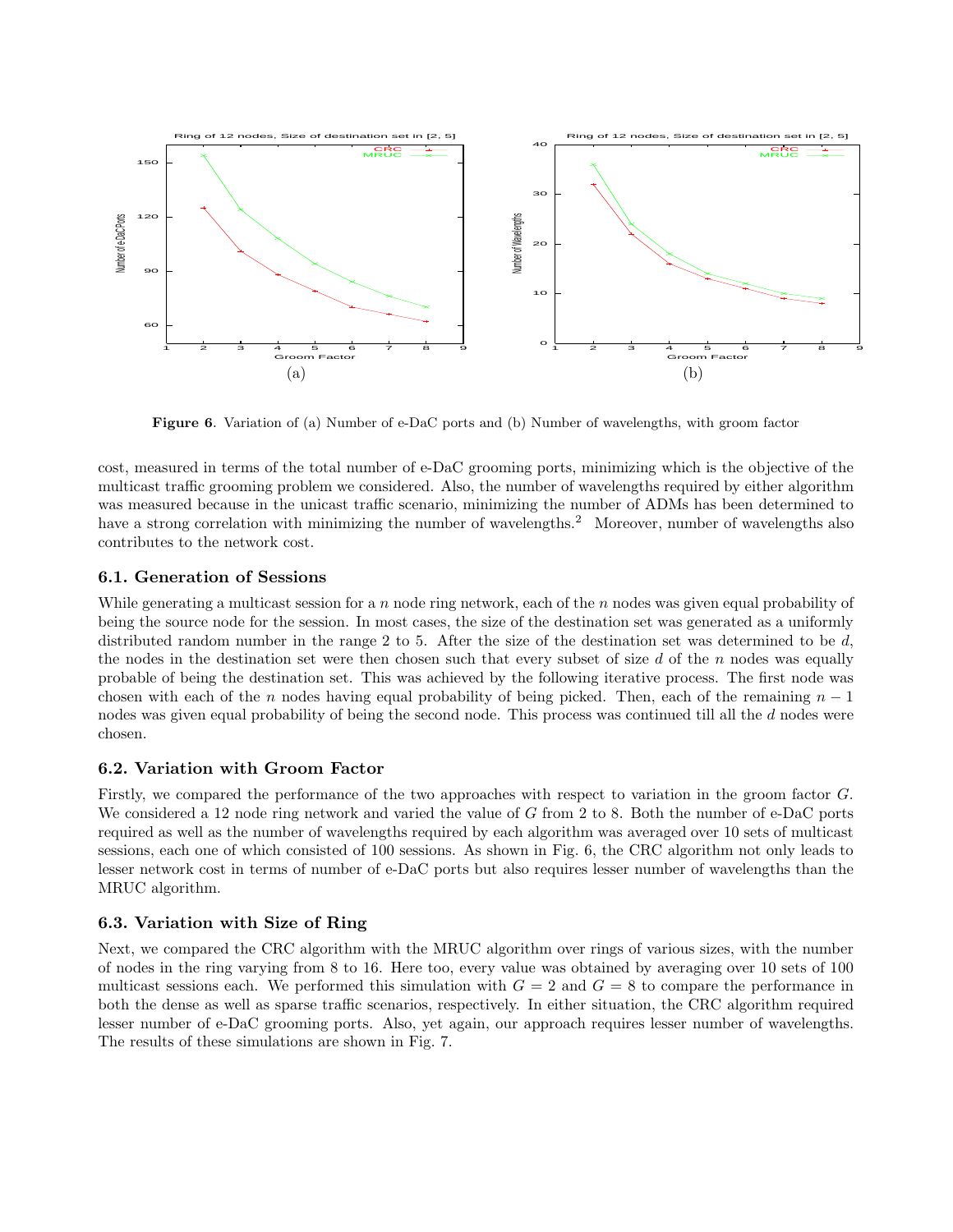

Figure 7. Variation of (a) Number of e-DaC ports and (b) Number of wavelengths, with the number of nodes in the ring

### 6.4. Variation with Traffic Load

Finally, we studied the network cost yielded by the two algorithms in the context of varying traffic load. The traffic load was varied in two ways on a 12 node ring network - 1. Making the size of the destination set of each session a constant and varying this constant, 2. Varying the number of multicast sessions that need to be established. Again, each value was averaged over 10 sets of sessions and the values were determined for both the  $G = 2$  and  $G = 8$  cases. The results obtained (Fig. 8(a) and Fig. 8(b)) demonstrated that irrespective of the traffic load, the CRC algorithm requires lesser number of e-DaC ports compared to the MRUC algorithm. Also, the coincidence of points when the size of the destination set for all sessions is fixed at 1 re-affirms our claim that in the unicast case, the CRC algorithm reduces to a minor variation of the circle construction algorithm presented in.<sup>1</sup>

#### 6.5. Analysis of Results

The results obtained also clearly displayed that the combined routing and circle construction approach followed in the CRC algorithm we proposed yields much lesser network cost in comparison with the alternative approach of the MRUC algorithm. In fact, our algorithm gives significant reduction in network cost in dense traffic scenarios as illustrated in the results presented. This can be solely attributed to the fact that while determining



Figure 8. Variation of Number of e-DaC ports with (a) Size of destination set and (b) Number of multicast sessions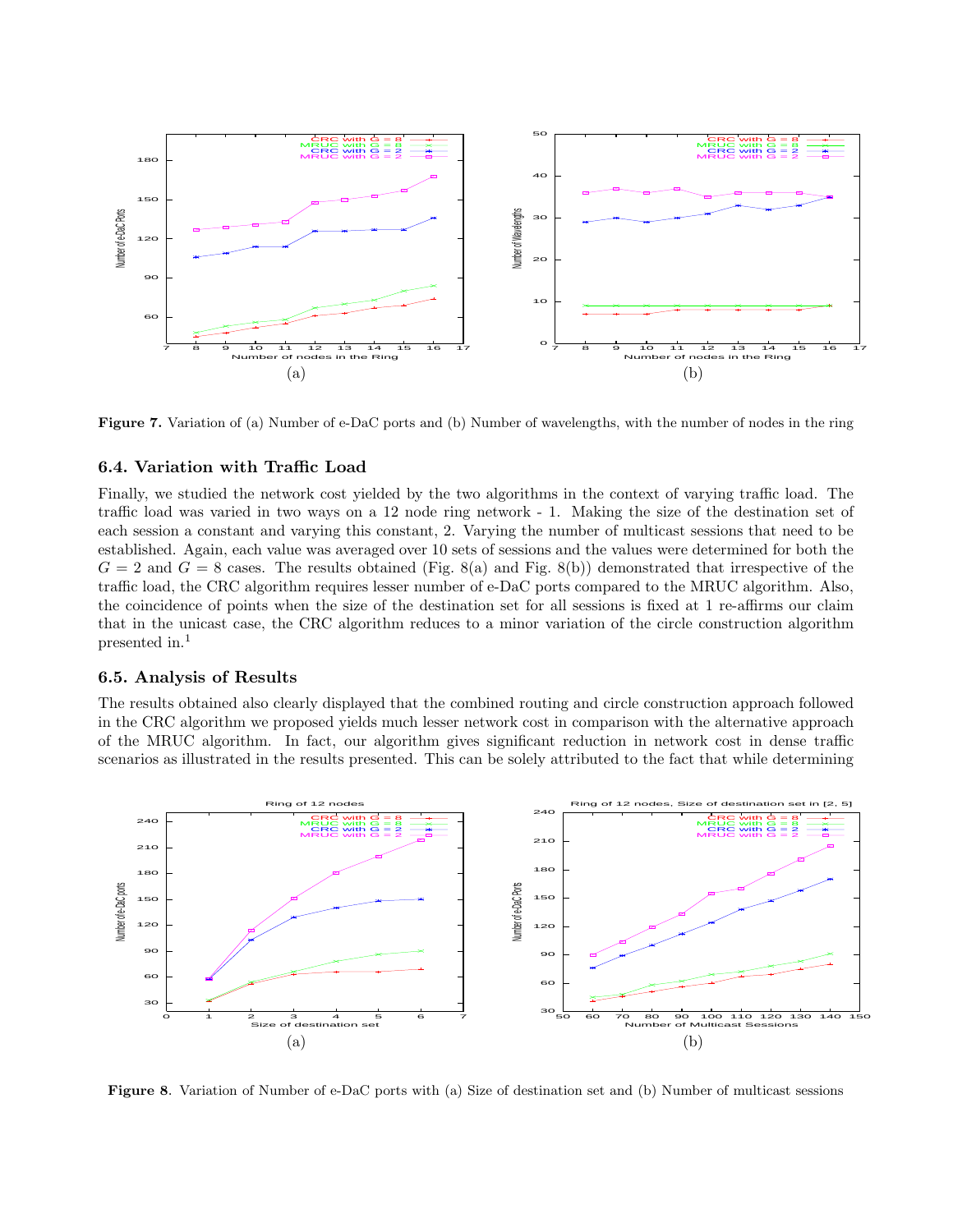the route for any session the CRC algorithm uses the information of which are the other multicast sessions that also need to be established. While the MRUC algorithm assigns routes to the sessions and then forms circles independently, the CRC algorithm determines the route for every session while forming circles so that the routes can be chosen so as to ensure sharing of e-DaC ports. Also, both the CRC algorithm as well as the circle construction heuristic<sup>1</sup> used in the MRUC algorithm build circles which have at most one gap. Hence, if an arc does not share an endpoint with any arc in any circle, a new circle has to be created. This implies that efficient sharing of e-DaCs also leads to lesser number of wavelengths, which was demonstrated in the results of our simulations. In summary, the CRC algorithm achieved its objective of providing lesser network cost than the MRUC algorithm.

### 7. CONCLUSION

In this paper, we addressed the problem of routing and wavelength assignment of sub-wavelength multicast sessions in WDM ring networks. We proposed two node architectures, e-DaC and o-DaC, for supporting multicasting of sub-wavelength demands, wherein the former performs traffic duplication in the electronic domain whereas the latter does the same by power splitting at the optical layer. Having identified the three stages involved in solving the multicast traffic grooming problem, we presented a heuristic approach which performs routing of multicast sessions as well as circle construction simultaneously. Finally, we provided extensive simulation results to demonstrate the superiority of our approach in comparison with the alternative approach of performing routing and circle construction independently.

We are currently developing an ILP formulation for the multicast traffic grooming problem considered in this paper. We intend to extend this ILP formulation as well as the CRC algorithm to work in the case when each multicast session can have an arbitrary traffic demand. Also, we need to consider the alternative problem setting with the maximum number of wavelengths as an additional resource constraint in the static as well as dynamic scenario, with the objective as maximizing throughput and minimizing blocking probability, respectively. Another significant improvement we are currently working on is to address the multicast traffic grooming problem in the context of mesh networks.

### REFERENCES

- 1. X. Zhang and C. Qiao, "An Effective and Comprehensive Approach to Traffic Grooming and Wavelength Assignment in SONET/WDM Rings," IEEE/ACM Transactions on Networking, Vol. 8, No. 5, Oct. 2000, pp. 608-617.
- 2. E. Modiano and A. Chiu, "Traffic Grooming Algorithms for Reducing Electronic Multiplexing Costs in WDM Ring Networks," IEEE/OSA Journal of Lightwave Technology, Vol. 18, No. 1, Jan. 2000, pp. 2-12.
- 3. X. Zhang and C. Qiao, "On Scheduling All-to-All Personalized Connections and Cost-Effective Designs in WDM Rings," IEEE/ACM Transactions on Networking, Vol. 7, No. 3, Jun. 1999, pp. 435-445.
- 4. O. Gerstel, P. Lin and G. Sasaki, "Combined WDM and SONET Network Design," in Proc. IEEE INFO-COM'99, Vol. 1, Mar. 1999, pp. 734-743.
- 5. O. Gerstel and R. Ramaswami, "Cost Effective Traffic Grooming in WDM Rings," IEEE/ACM Transactions on Networking, Vol. 8, No. 5, Oct. 2000, pp. 618-630.
- 6. E. Modiano and R. Berry, "Minimizing Electronic Multiplexing Costs for Dynamic Traffic in Unidirectional SONET Ring Networks," in Proc. IEEE ICC'99, Vol. 3, Jun. 1999, pp. 1724-1730.
- 7. E. Modiano and R. Berry, "Reducing Electronic Multiplexing Costs in SONET/WDM Rings with Dynamically Changing Traffic," IEEE Journal on Selected Areas in Communications, Vol. 18, No. 10, Oct. 2000, pp. 1961-1971.
- 8. P. J. Wan, G. Calinescu, L. Liu and O. Frieder, "Grooming of Arbitrary Traffic in SONET/WDM Rings," IEEE Journal on Selected Areas in Communications, Vol. 18, No. 10, Oct. 2000, pp. 1995-2003.
- 9. V. R. Konda and T. Chow, "Algorithm for Traffic Grooming in Optical Networks," in Proc. IEEE HPSR 2001, May 2001, pp. 218-221.
- 10. K. Zhu and B. Mukherjee, "Traffic Grooming in an Optical WDM Mesh Network," IEEE Journal on Selected Areas in Communications, Vol. 20, No. 1, Jan. 2002, pp. 122-133.